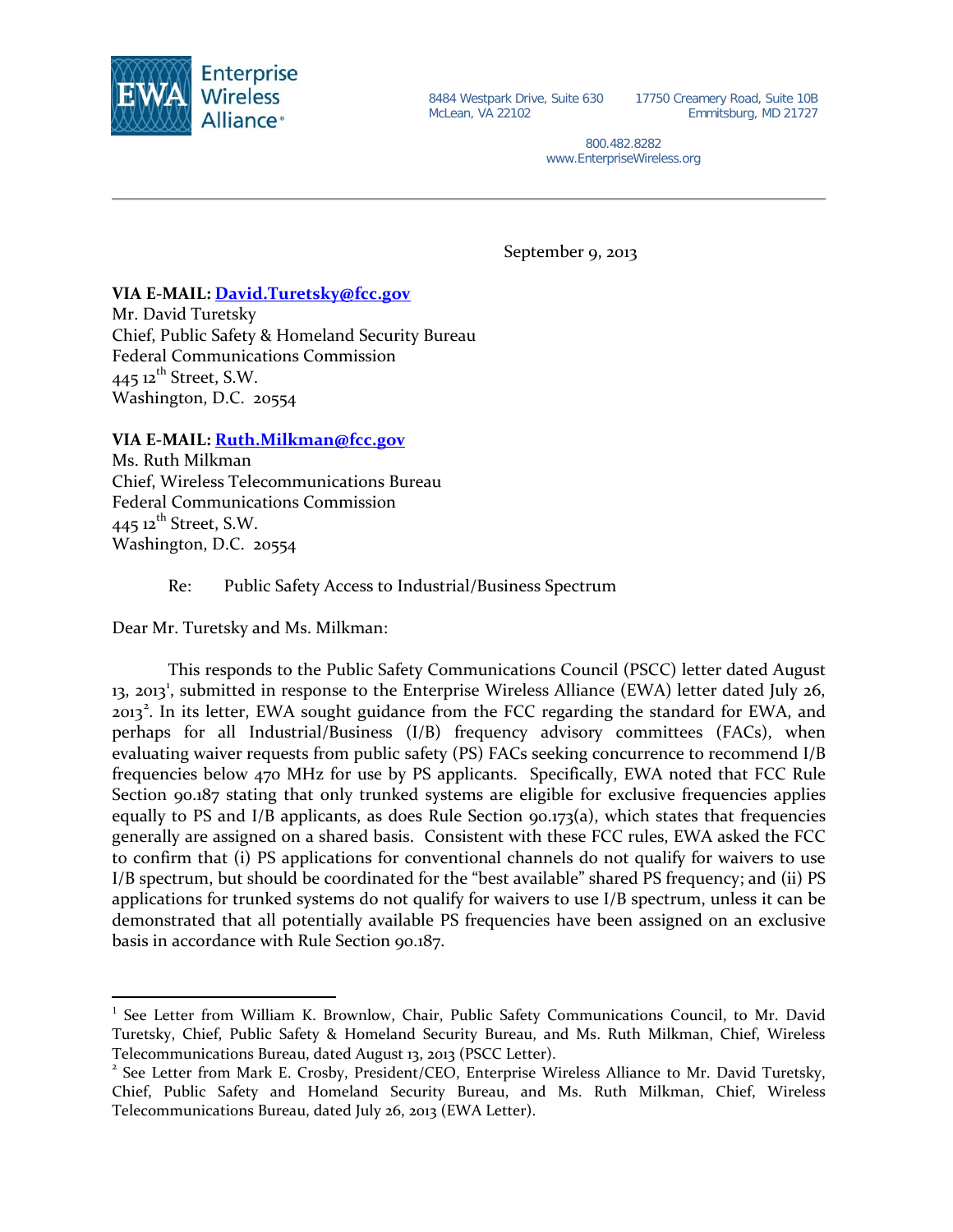The PSCC Letter objects to EWA's request claiming that EWA is "asking the Commission to impose new restrictions on requests for rule waivers from public safety entities seeking to obtain licenses in the I/B Pool."<sup>[3](#page-1-0)</sup> It argues that doing so would ignore the FCC's decision to establish separate spectrum pools for PS and I/B licensees in light of the differences between these user categories.<sup>[4](#page-1-1)</sup> It asserts, contrary to Rule Section 90.173,<sup>[5](#page-1-2)</sup> that, "In many cases even the most appropriate frequency is unusable for public safety communications because of the substantial potential for harmful interference, either to the applicant's proposed operations or to an existing licensed facility."[6](#page-1-3)

In fact, with all due respect to the PS FACs whose expertise and commitment to their PS constituents is beyond question, their coordination policy of treating all PS frequency assignments as exclusive, in EWA's opinion, is not consistent with the FCC rules and cannot, on its own, justify waiver relief to access I/B pool frequencies. The FCC reached the same conclusion in disposing of a dispute between two PS entities, stating that, "…the Commission's rules do not provide 'first-in-time preference' to current users of shared [PS] channels."[7](#page-1-4) In that decision, the FCC affirmatively disagreed with what has become a standard PS FAC policy of requiring letters of concurrence from co-channel licensees before assigning frequencies on a shared basis.<sup>[8](#page-1-5)</sup> Thus, it is not EWA, but the FCC rules themselves, that, in PSCC's terms, "impose a brick wall in front of waiver applicants seeking I/B channels for conventional (nontrunked) public safety radio operations in 'shared' VHF and UHF spectrum."[9](#page-1-6)

Moreover, it is difficult to reconcile the PSCC's desire to coordinate even conventional PS systems on I/B channels with its position that the FCC was correct in establishing separate spectrum pools for each user category. These two distinct pools were created to avoid precisely the situation that occurs when PS licensees are assigned shared I/B frequencies: If not today, then tomorrow, an I/B system will be co-channel with a PS system. If the PSCC agrees that "competing demands for and use of spectrum from entities with a different mission and less critical set of needs … could place an unacceptable strain on the integrity of public safety spectrum use,"<sup>[10](#page-1-7)</sup> then it should address that potential concern by assigning PS applicants to the best available shared PS frequency.

PSCC-imposed frequency coordination policies premised on the erroneous assumption that all PS entities are entitled to exclusive use channels should not be used to enable the

<span id="page-1-0"></span><sup>&</sup>lt;sup>3</sup> PSCC Letter at 1.

<span id="page-1-1"></span><sup>&</sup>lt;sup>4</sup> See *Second Report and Order*, PR Docket No. 92-235, 12 FCC Rcd 14307 (1997) (2<sup>nd</sup> R&O).

<span id="page-1-2"></span><sup>&</sup>lt;sup>5</sup> "Licensees of stations suffering or causing harmful interference are expected to cooperate and resolve this problem by mutually satisfactory arrangements." 47 C.F.R. § 90.173(b).

<span id="page-1-3"></span><sup>6</sup> PSCC Letter at 2.

<span id="page-1-5"></span><span id="page-1-4"></span><sup>7</sup> In the Matter of Application of County of Allegany, *Order*, DA 13-1419 (PSHSB rel. June 21, 2013) at ¶ 18. <sup>8</sup> *Id.*

<span id="page-1-6"></span><sup>&</sup>lt;sup>9</sup> PSCC Letter at 3. EWA is uncertain what the PSCC intended by placing quotation marks around the word "shared" in this statement. The rules are clear and were affirmed in the recent Allegany Order cited above. If the PSCC believes even conventional PS systems should be afforded exclusive use of channels, whether operating on PS or I/B spectrum, it must seek a change in the FCC rules.

<span id="page-1-7"></span> $^{10}$  2<sup>nd</sup> R&O at  $\P$  16.